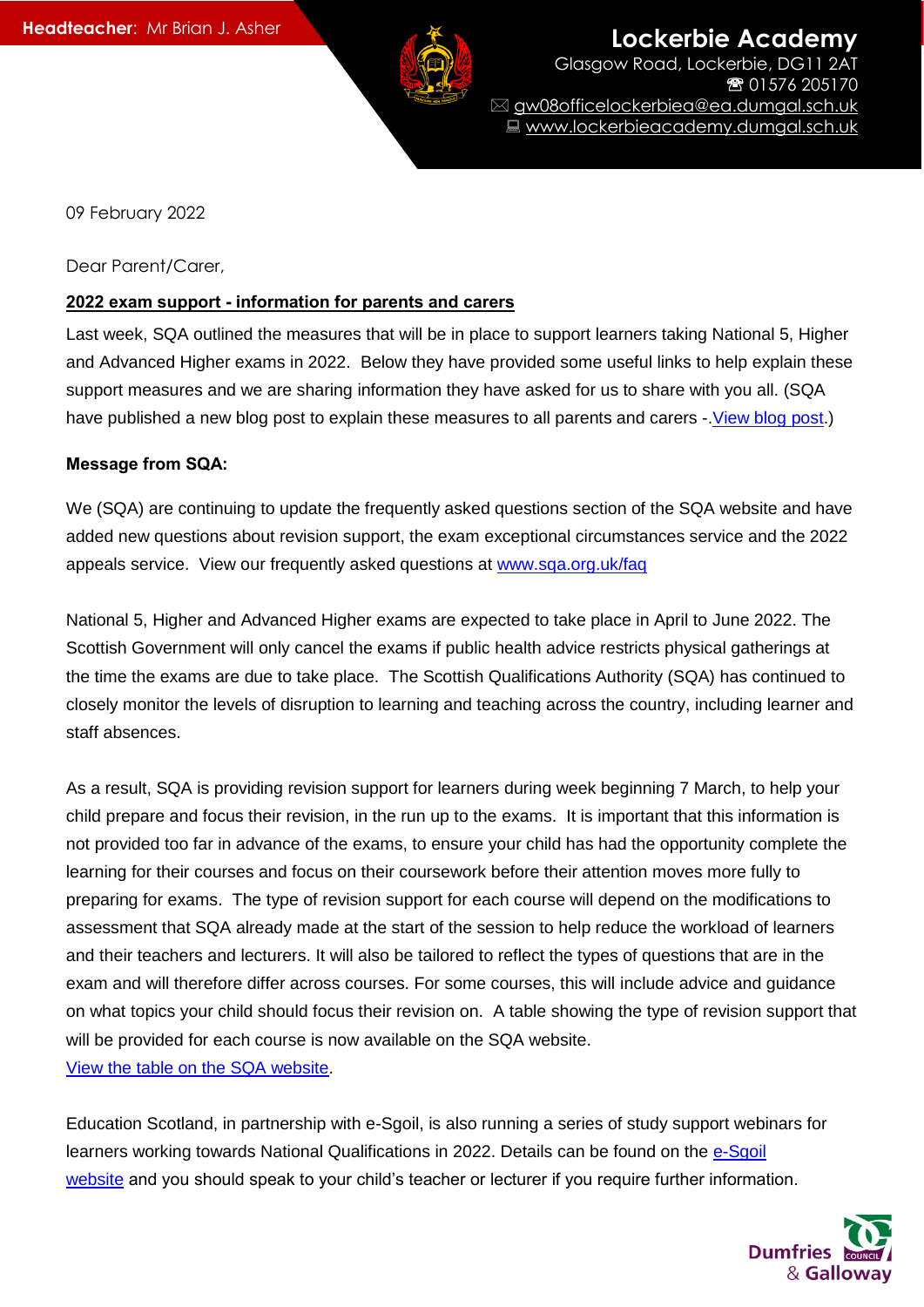## **Information for parents and carers on the exam exceptional circumstances service**

SQA's exam exceptional circumstances service is in place to support your child in the following scenarios:

- If they are unable to attend an exam due to unforeseen circumstances, such as a medical condition (including Covid-19 related absence) or bereavement. Should your child be unable to attend an exam on these grounds, you will have the opportunity to discuss it with us.
- If there has been disruption at your school on the day of the exam, which means the exam can't take place.

It is normal for learners to feel nervous or anxious before an exam. However, SQA recognises that there has been a significant increase in the number of young people experiencing mental health issues because of the Covid-19 pandemic. If your child is experiencing mental health issues that go beyond pre-exam nerves or stress, and they feel unable to attend the exam, please discuss this us. SQA will publish more guidance on this service in the coming weeks, including guidance for schools, colleges and training providers. This guidance will explain, in more detail, how the service will work and who is eligible. Once this guidance is available you will be able to have a conversation with us about the criteria for this service.

Your child's teachers are already gathering examples of the assessments your child has been completing in each course. If your child needs to use the exam exceptional circumstances service, we will send evidence of their assessments to SQA. SQA appointees, who are practising teachers and lecturers, will judge this evidence against the national standard for that course to determine your child's grade.

## **Information for parents and carers on the 2022 appeals service**

This year, SQA is running a free appeals service for learners who want to question their results. This service will be available after results day and your child will be able to inform SQA directly that they want to appeal one or more of their results.

There will also be a priority appeals service for learners waiting on a result for a university or college place or for an employment or training programme.

The 2022 appeals service will involve SQA appointees – practising teachers and lecturers – reviewing evidence of the assessments that your child has completed through the year. They will judge this evidence against the national standard for that course. SQA will also conduct a clerical check on your child's exam script.

Through the appeals process, your child would be awarded the higher grade of the two types of evidence (their exam and/or coursework and the assessment evidence we have submitted in support of the appeal).